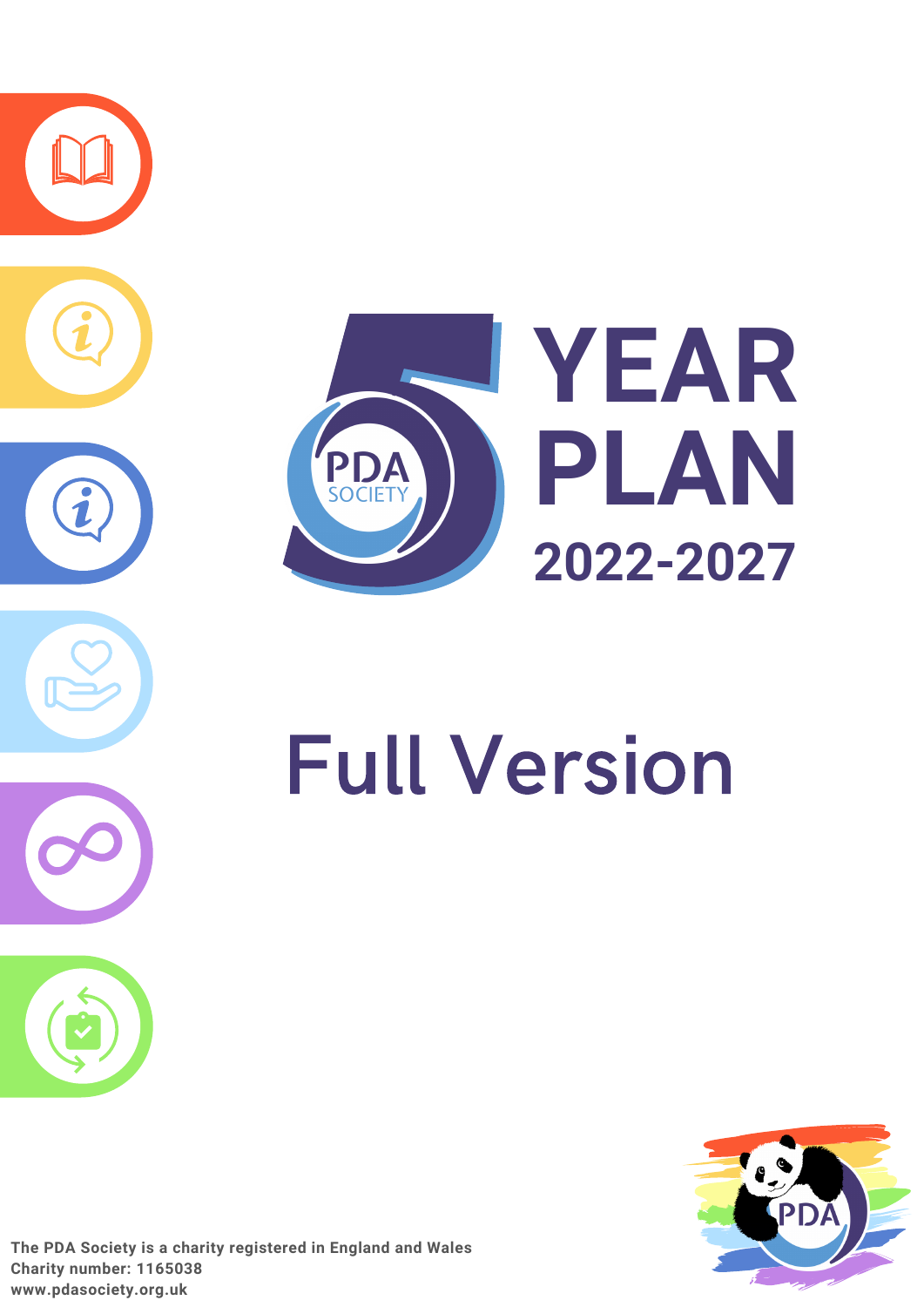## Contents

| Welcome                                                  | $\overline{2}$ |
|----------------------------------------------------------|----------------|
| <b>About Pathological Demand Avoidance (PDA)</b>         | 3              |
| <b>About the PDA Society</b>                             | $\overline{4}$ |
| <b>Strategic Objectives</b>                              | 5              |
| <b>Objective 1 - Research</b>                            | $6 - 7$        |
| <b>Objective 2 - Information/Training: Professionals</b> | $8 - 9$        |
| <b>Objective 3 - Information/Training: PDA community</b> | $10 - 11$      |
| Objective 4 - Support                                    | $12 - 13$      |
| Objective 5 - Inclusivity                                | $14 - 15$      |
| <b>Objective 6 - Sustainability and Compliance</b>       | $16 - 17$      |

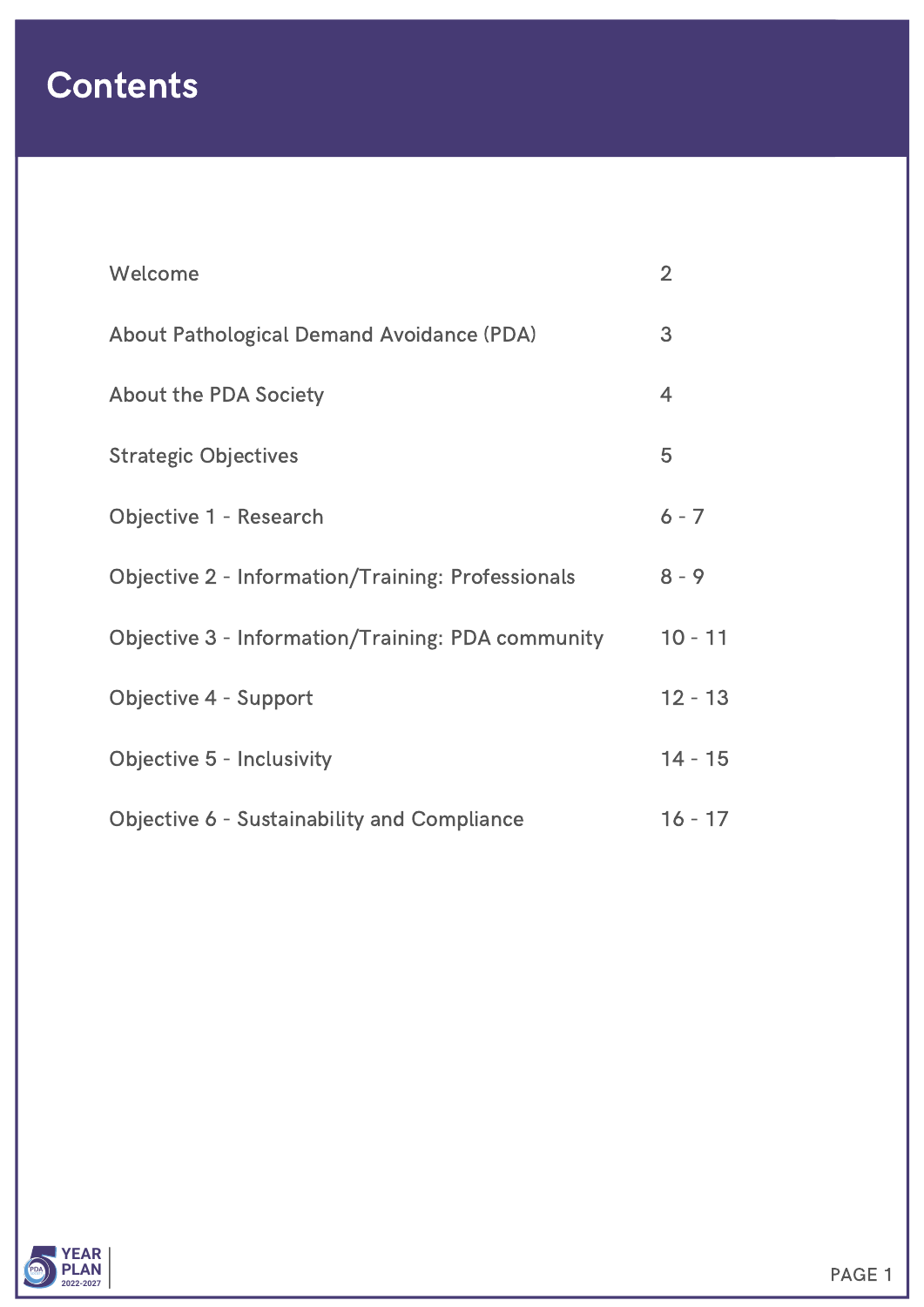As Chair of the PDA Society, I am delighted to introduce our first published strategy.

This is an ambitious strategy, co-produced with PDA individuals to meet their needs. If successful, this strategy will see increased acceptance and understanding of a PDA profile and improved outcomes for individuals and families, focusing everyone involved on 'what helps'.

In this strategy we outline our goals for the next 5 years. These goals have been shaped through conversations with PDA individuals and the people who support them, including feedback from our 5th Anniversary Survey (2021) and Being Misunderstood Survey (2018). We have also reached out to a range of sectors for their input including health, social care, education, voluntary and community.

Throughout these conversations we heard the same themes. PDA individuals struggling to have their needs identified by professionals, who recommend more 'typical' approaches for supporting autistic people that do not help or make things worse. We also heard the transformational difference made when a PDA profile was identified, and personalised approaches that took this profile into consideration were applied.

Despite demand avoidance being included in the National Institute for Health and Care Excellence (NICE) Guidelines, we know that more high quality multi-disciplinary research is the key to moving us forward. Without this, a PDA profile will not be universally accepted and recognised in the diagnostic manuals or guidelines used by clinicians, and access to a formal diagnosis and the approaches that help will remain a postcode lottery. Research will take time and alongside this we know so much more is still needed to raise awareness and understanding of a PDA profile amongst professionals.

We also know we need to extend and deepen our support for the PDA community. Demand for our enquiry line has doubled in the past few years. Our training courses for parents/carers are regularly sold out with waiting lists. Each month 38,000 $^{\text{!}}$ people visit our website to access our online resources. Our team is routinely being asked for specialist support that goes beyond the practical advice and emotional support we currently offer.

In this strategy we set ourselves 6 strategic objectives which we hope will tackle these challenges being faced by the PDA community. These objectives focus on research, information, training and support. They also prioritise inclusivity, sustainability and compliance. Underpinning this strategy will be an operational work plan, fundraising strategy, budget, people plan, impact monitoring survey and safeguarding policy, amongst other things. We will review our plans annually to ensure we are achieving our goals and, if not, we will update as needed.



OBE, Chair of the PDA Society Sally Russell

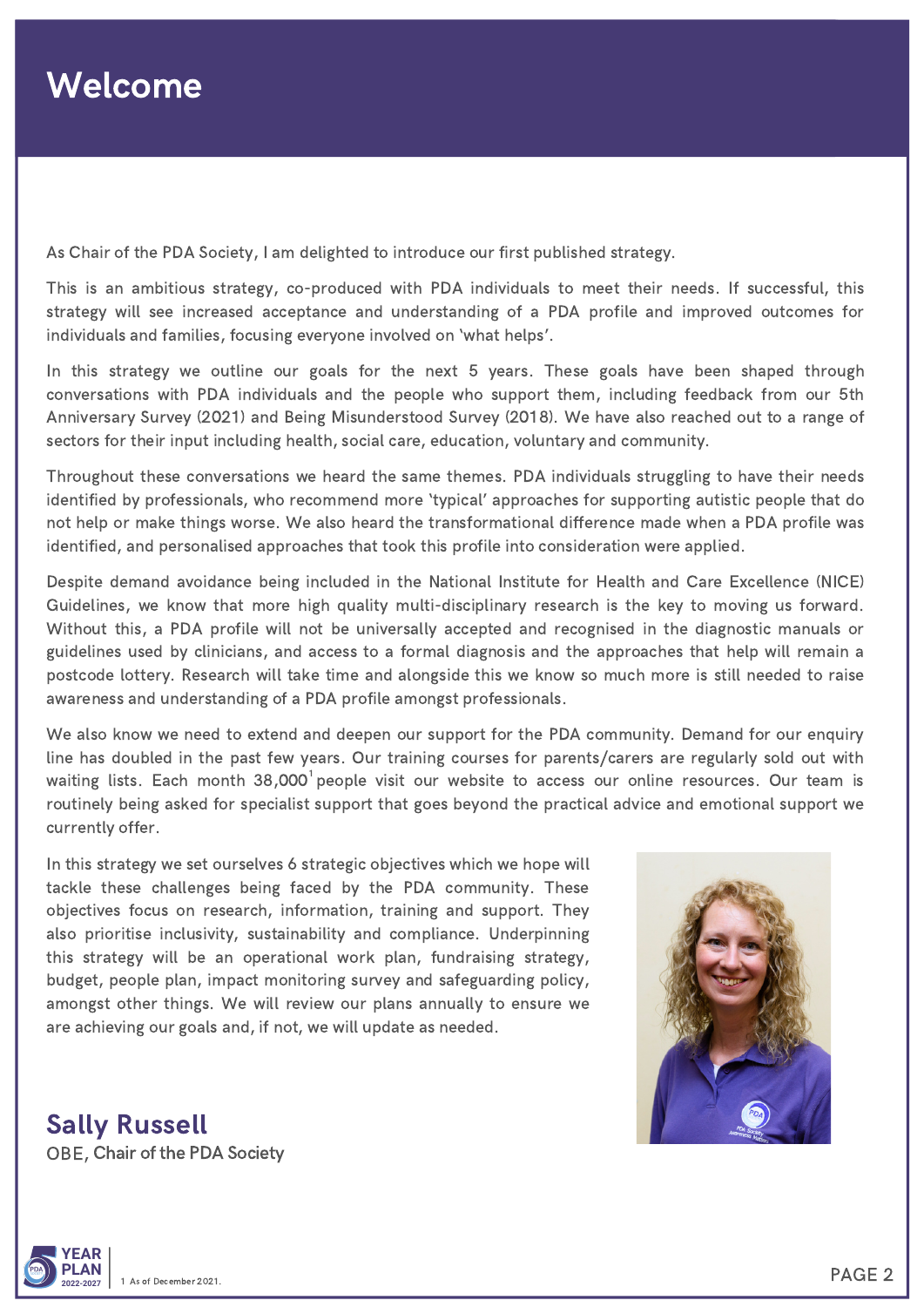In the 1980s Professor Elizabeth Newson first began using the term 'Pathological Demand Avoidance' (PDA) to describe the profile of a group of children she had seen for assessment.

In 2003, Newson published a journal article making the case to recognise PDA as a separate syndrome $\overset{2}{\cdot}$  with further research published since then by other academics and clinicians. 3

PDA is now widely, but not universally, understood to be a profile on the autism spectrum characterised by the traits listed below. Alternative perspectives on PDA can be found on the PDA Society's website in a statement on diagnostic terminology.

- Resists and avoids the ordinary demands of life, this may be the case even when the person seems to want to do what has been suggested.
- Uses social strategies as part of the avoidance (e.g. distracting, giving excuses).
- Appears sociable on the surface, but lacking depth in their understanding.
- Experiences excessive mood swings and impulsivity.
- 'Obsessive' behaviour that is often focused on other people.
- Comfortable in role play and pretend, sometimes to an extreme extent.

Identification of a PDA profile is important as it helps us to understand a person's needs and signpost them to helpful approaches. Autistic people who are demand avoidant but don't have a PDA profile may benefit from more consistent, structured and concise approaches, whereas a PDA profile generally requires greater flexibility, negotiation and indirectness. This understanding can be transformative and significantly improves outcomes.

Four decades on, our understanding of PDA is still at an early stage and more research is needed. Whilst diagnostic manuals do not currently recognise PDA as a profile of autism, NICE guidance does include 'demand avoidance' as a symptom of autism and allows clinicians to use clarifying terminology such as 'Autism with a PDA profile'. The PDA Society's primary focus is less on terminology and more on individual needs being understood, leading to clear signposting of helpful approaches.

Use of the term 'Pathological Demand Avoidance' is not without controversy. Within the PDA community some people feel the term is accurate and appropriate, as their experience of demand avoidance is innate and all-consuming. Other people feel the term misrepresents their experiences and prefer alternative terms, such as 'Pervasive Drive for Autonomy' or 'extreme demand avoidance' amongst other alternatives put forward. In this strategy we use the term 'PDA' or a 'PDA profile of autism'.



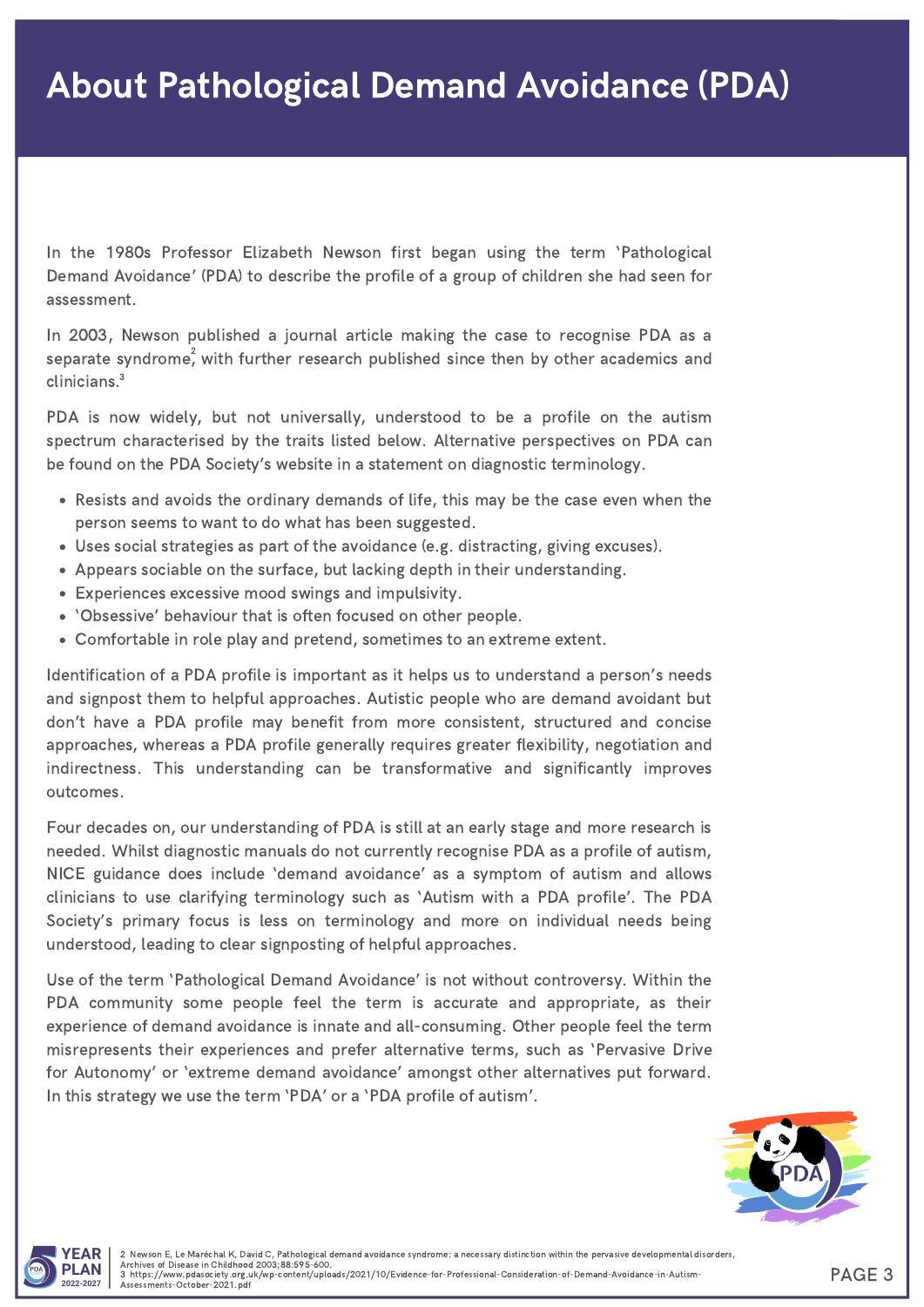## About the PDA Society

The PDA Society started out as the PDA Contact Group, set up in 1997 by parents of children with a PDA profile of autism, and became a registered charity in January 2016.

We provide information, support and training about PDA for individuals, families and professionals. We aim to increase acceptance and understanding of a PDA profile within the concept of dimensionality in autism, and to improve outcomes for individuals and families by focusing everyone involved on what helps.

The PDA Society is led and run by a small team, all of whom have a direct connection with PDA and many of whom are volunteers. In 2021, the charity appointed its first CEO to help further the charity's mission and reach. We receive no statutory funding and are reliant on donations, income from our training courses and the sale of merchandise from our shop.



Each year, the PDA Society responds to 2,300 enquiries from people seeking practical and emotional support, delivers training to 2,400 parents, carers and professionals, and provides information resources to over half a million people with 455k people visiting our website and 61k people following us on social media. We provide a holistic package of support for 4individuals, families and professionals including:

- 1:1 emotional and practical support delivered by phone/email via our enquiry line
- Online peer-to-peer forum hosted through our website
- Signposting to in-person support groups, Covid restrictions permitting
- Training for parents/carers and professionals, with a biennial conference
- Extensive information resources through our website and social media channels
- Volunteering/contracting opportunities for the PDA community, who may otherwise be unable to access the workplace

Our aims for the next 5 years are to:

- Increase acceptance and understanding of a PDA profile
- Improve outcomes for PDA individuals by focusing everyone involved on 'what helps'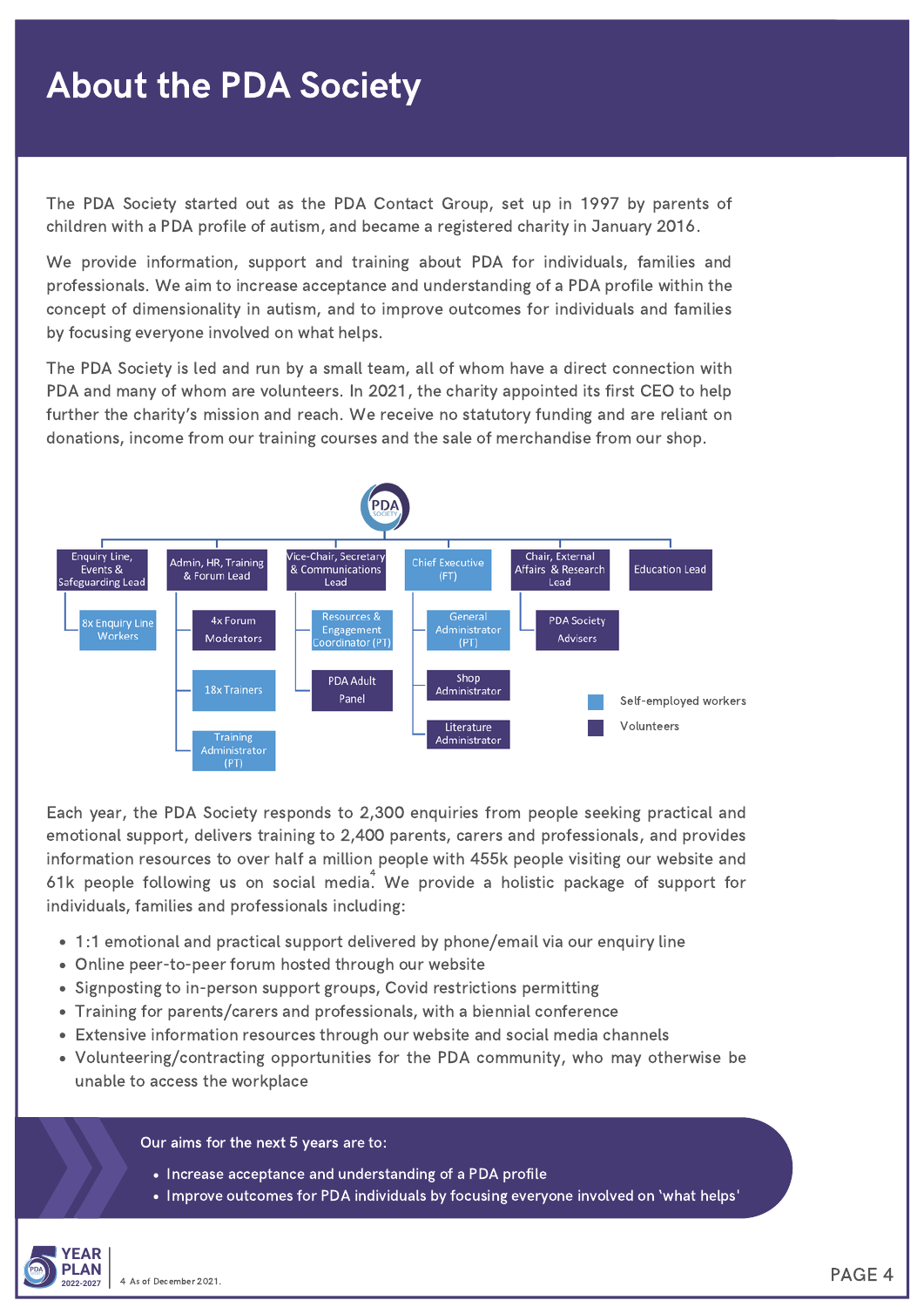## Strategic Objectives

#### 1. RESEARCH

Promote high quality multi-disciplinary research to extend understanding of PDA and the approaches needed, informing policy and practice, with improved outcomes for PDA individuals.

#### 2. INFORMATION/ TRAINING: PROFESSIONALS

Embed awareness and understanding of PDA with health, social care, education and other professionals, focusing on personalised approaches and improved outcomes rather than terminology.

## 3. INFORMATION/ TRAINING: PDA COMMUNITY  $^\star$

Equip the PDA community with the resources and training needed to help themselves and, should they wish, to self-advocate impactfully as experts by their own experience.

#### 4. SUPPORT

Provide specialist support delivered by the PDA community and for the PDA community that is unavailable elsewhere and meets the needs of PDA individuals, transforming their quality of life.

#### 5. INCLUSIVITY

Be inclusive of all PDA individuals and the people who support them, working closely with the PDA community and other organisations to ensure PDA Society services are accessible and accountable.

#### 6. SUSTAINABILITY AND COMPLIANCE

Be a resilient organisation adapting to a rapidly changing external context, with a diverse income portfolio, high professional standards and culture of monitoring, evaluation and learning.











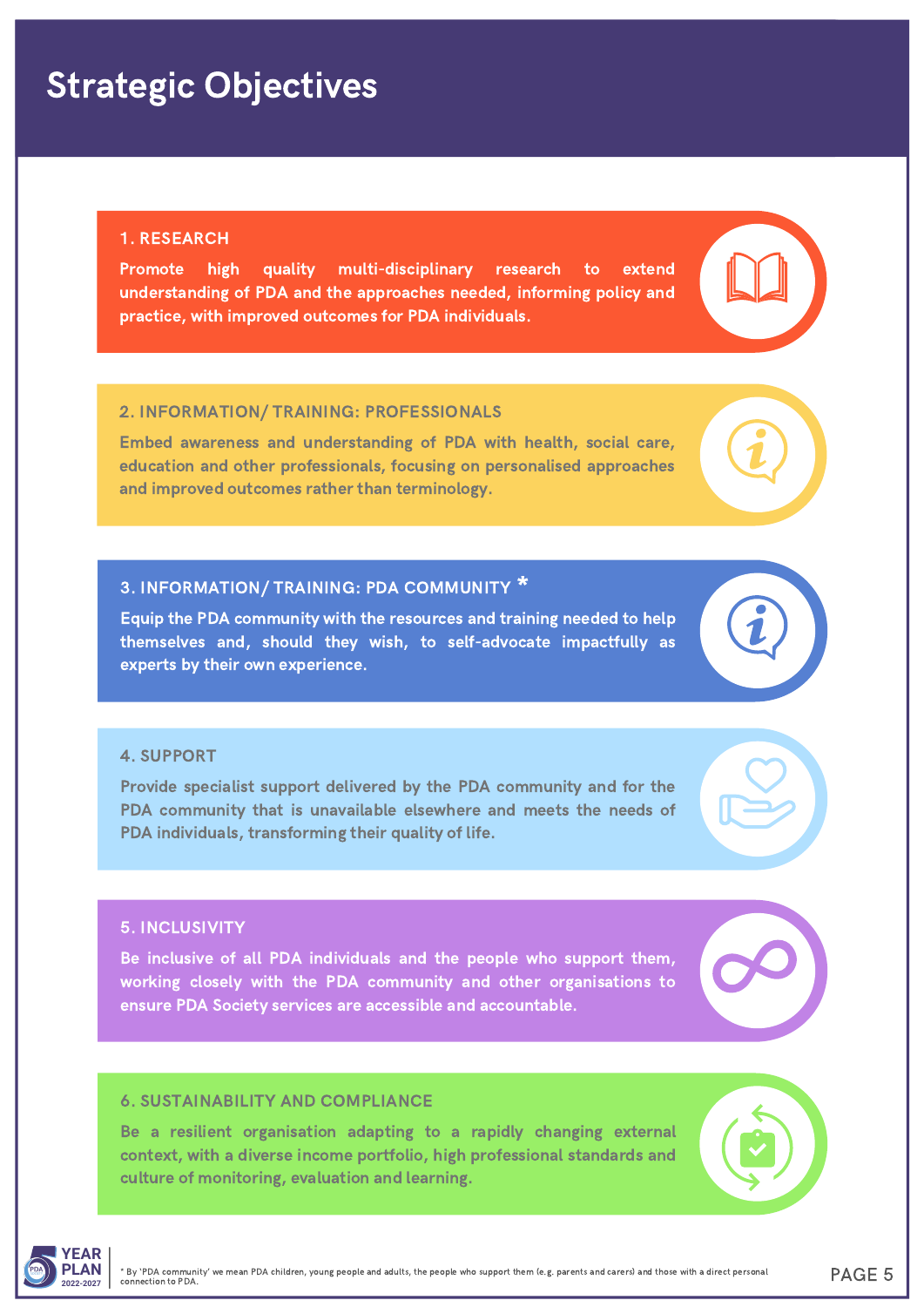## 1. Research

Promote high quality multi-disciplinary research to extend understanding of PDA and the approaches needed, informing policy and practice, with improved outcomes for PDA individuals.



#### Context

Understanding of PDA is at an early stage, with the first research paper published in 2003. As such there is a range of academic and clinical perspectives about PDA with much more research needed. Until this research is undertaken, PDA will not feature in the diagnostic manuals for neurodevelopmental conditions, and it will be at a clinician's discretion to use clarifying terminology such as 'ASD with a demand avoidance profile'. This makes getting a PDA assessment/diagnosis and accessing the best support approaches a postcode lottery.

Whilst academic and clinical perspectives are important, we believe the large and growing body of lived experience from PDA individuals and the people who support them is equally valid. However, we recognise that this lived experience, and any associated campaigns, will not influence those who produce the clinical guidelines for diagnosing and managing neurodevelopmental conditions to include PDA. This can only be achieved by high quality research. For this reason, research is critical if we are to improve access to a PDA assessment/diagnosis and the practical approaches that help, and in turn improve outcomes for PDA individuals of all ages.

- Promote high quality research informed by the views of PDA individuals and with due consideration of alternative explanations for behaviours.
- Lead a research priority setting exercise, bringing together professionals and the PDA community to identify and prioritise the top 10 unanswered questions in respect of PDA.
- In defining these priorities, stimulate new research interest, focus existing research efforts on the most pressing questions and provide an evidence base for research funding.
- Host an annual research meeting starting in 2022, bringing together researchers from across the spectrum of viewpoints on PDA with the aim of moving discussions forward.
- To value both academic and action research $\overset{6}{,}$  with professionals identifying and acting on learning as it emerges in practice, alongside qualitive case study research.
- As new research is undertaken and findings published, take this evidence to policy makers to inform policy and in turn practice, engaging proactively in consultations.
- Use these findings to inform our work, adapting our understanding and approaches as needed, and disseminating them with the PDA community and professionals.
- Consider research findings in the context of the PDA community's lived experiences and, if differences arise, to engage constructively and collaboratively with researchers.

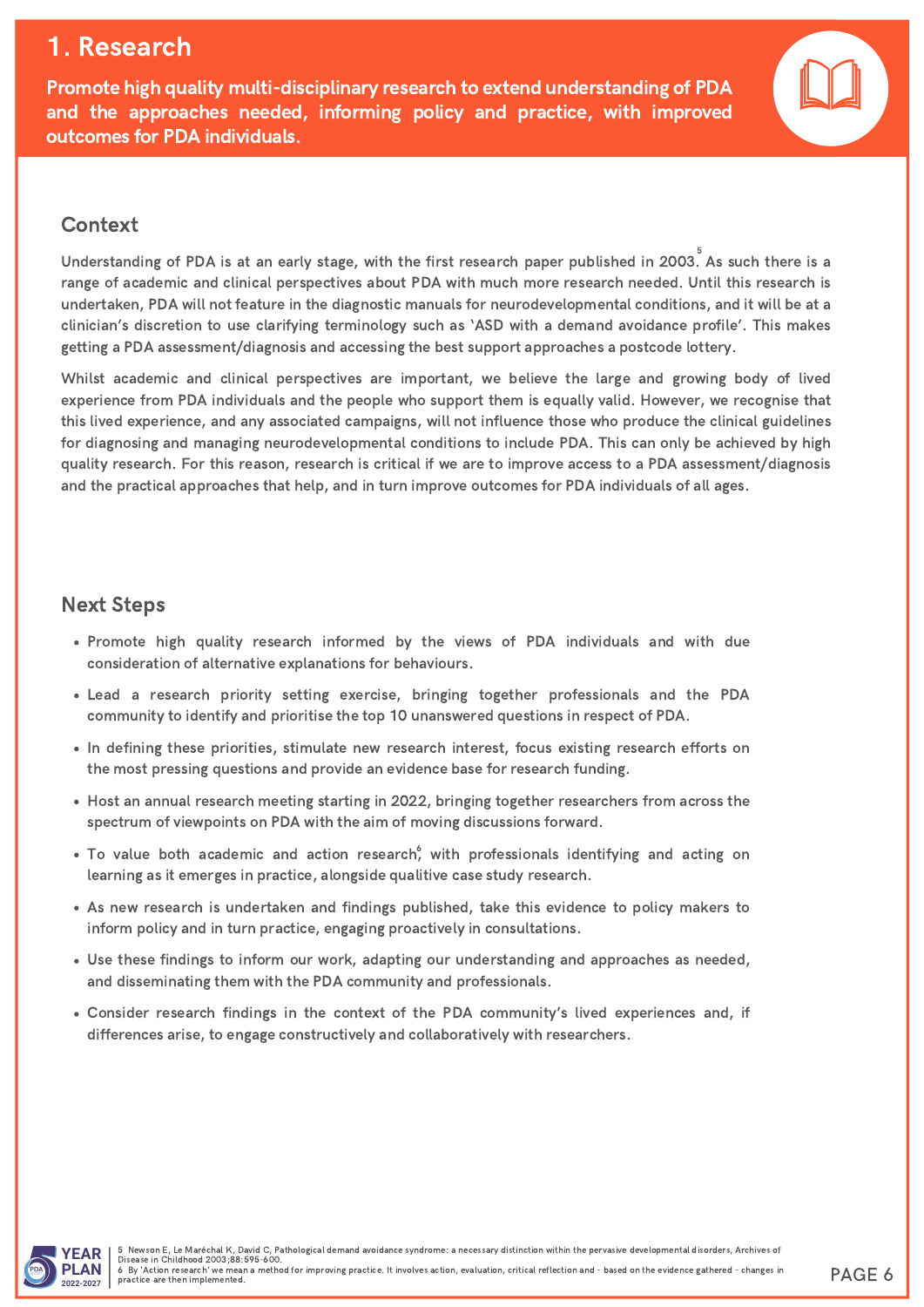

- High quality research published that improves understanding of PDA and the approaches that help.
- Clinicians and other professionals have more confidence to use clarifying terminology to identify a PDA profile when undertaking autism assessments.
- Improved prospects of the diagnostic manuals and guidelines on supporting and managing recognising a PDA profile.
- Research meets the needs of PDA individuals and the people who support them as it is co-produced with them and undertaken in a collaborative way.

- Number of high quality research projects in respect of PDA.
- Number of diagnostic centres listed on the PDA Society website who are able and willing to identify a PDA profile.
- Percentage of PDA individuals and the people who support them who, when asked through our biennial impact monitoring survey, feel PDA research is relevant to them.
- Prospects of:
	- Diagnostic manuals recognising a PDA profile in future versions.
	- Autism guidance recommending clinicians consider a PDA profile.

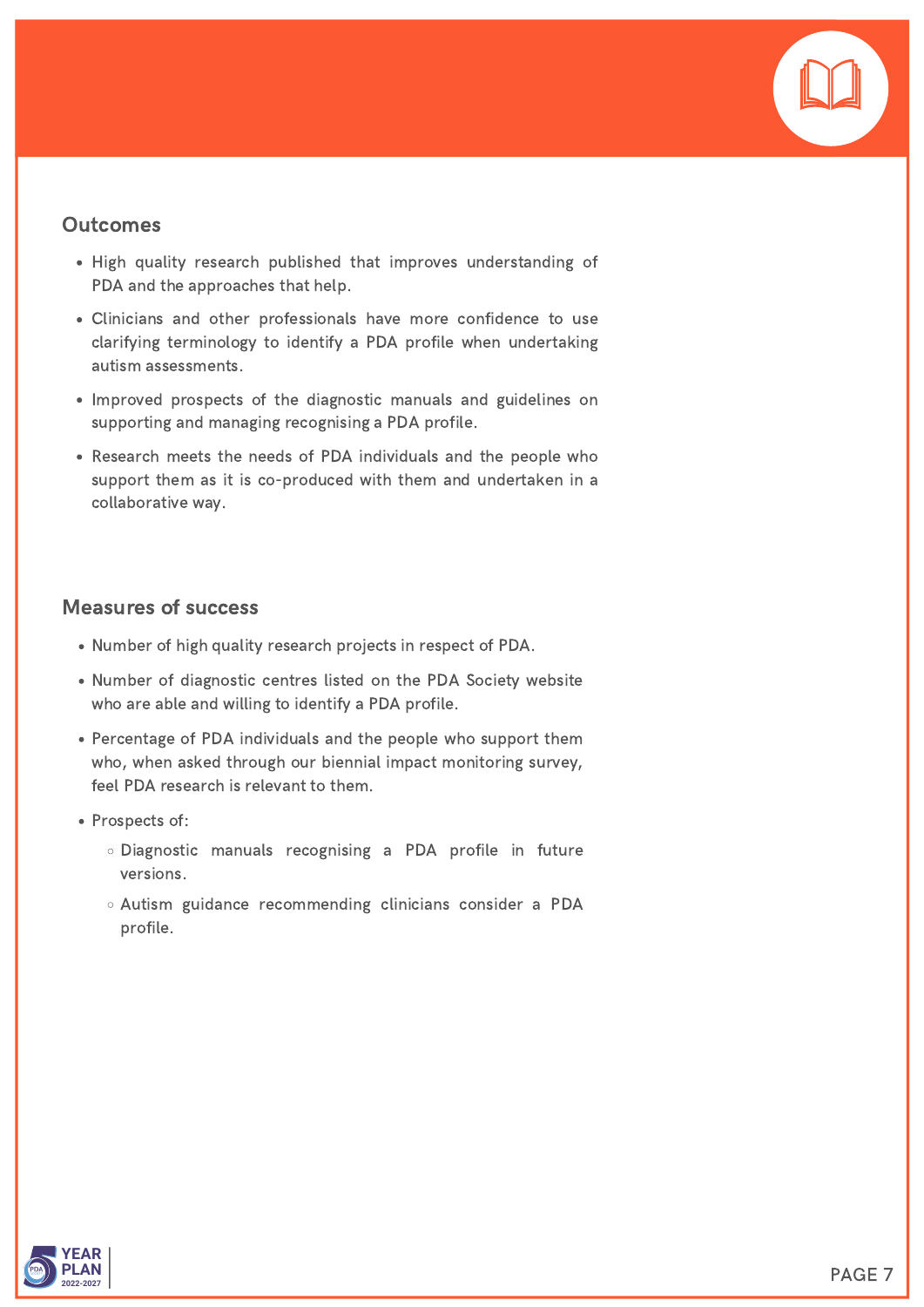## 2. Information/Training: Professionals

Embed awareness and understanding of PDA with health, social care, education and other professionals, focusing on personalised approaches and improved outcomes rather than terminology.

#### Context

Since 1997 the PDA Society has been working with multi-disciplinary professionals to raise awareness and improve understanding of PDA. Our professional information resources are produced with input from these professionals and PDA individuals and we offer training co-led by PDA adults with PDA supporters. This is something we are proud of as we value our "experts by experience". Our trainers have the option to be paid, providing opportunities for the PDA community to receive payment for meaningful work when many face barriers to accessing work elsewhere.

When engaging with professionals we take a needs-based approach, focusing on the personalised approaches needed to support PDA individuals to achieve the best outcomes, rather than the terminology. Whilst professionals may not always agree on PDA terminology most recognise the "cluster of traits" described in a PDA profile and that different approaches are needed to those commonly used to support autistic people. By raising awareness and improving understanding of PDA amongst professionals, we hope to improve outcomes for PDA individuals and their families as they access professional support.

- Review, update and extend our professional resources and training:
	- Incorporate the latest information as research progresses (see Objective 1) and we gain new insights from people's lived experiences (see Objective 4).
	- Give greater acknowledgement to different viewpoints so professionals can make an informed decision about their practice.
	- Give greater balance to professionals supporting both PDA adults and children, recognising that to date the charity's resources have been focused more on children and young people.
- Extend and deepen our engagement with professionals:
	- Identify national providers of professional information resources, which share our values, to co-produce PDA information resources and help us to reach new audiences.
	- Extend our delivery model for training professionals, so we place greater focus on taking training to professionals alongside them coming to us, with training delivered in partnership with their workplaces or places of study.
	- Give professionals enhanced confidence in our training offer by investing in formal accreditation of our PDA Society training courses and identifying more PDA individuals and supporters with professional backgrounds to become trainers.
	- Undertake a "Perspectives Project" with UK autism organisations to better understand their perspectives and then use this learning to inform the development of new resources and explore opportunities for new initiatives.
	- Support the establishment and running of an independent multi-disciplinary Autism and Complex Need Special Interest Group (ACNSIG) providing a space for professionals to share practice and develop awareness and understanding.
	- Explore the establishment of sector-specific PDA networks for professionals to share best practice and develop awareness and understanding.
	- Establish a professional advisory group to the PDA Society building on the existing model of individual advisers, creating a space for like-minded professionals to share their experience, expertise and perspectives.
	- Utilise PDA Day (15th May) as an opportunity to increase general awareness and understanding amongst

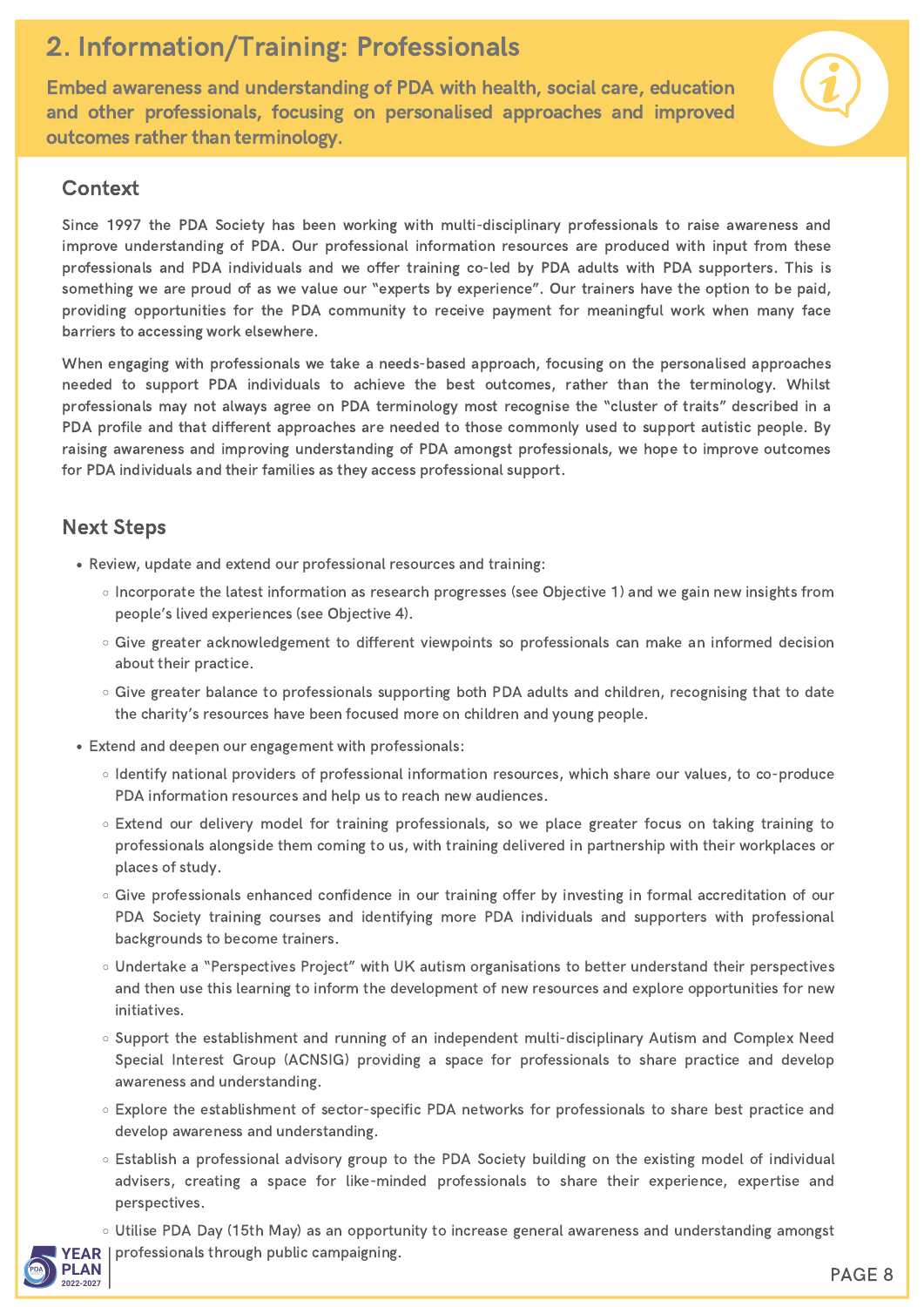- Health, social care, education and other professionals have the information and training needed to have:
	- o Greater understanding of PDA and the approaches that can help, informed by the latest academic and practical research.
	- More confidence and capability to accurately assess and identify a PDA profile and to signpost to the approaches that can help.
- PDA individuals are better supported by professionals who have an improved awareness and understanding of their needs and can apply individualised approaches that help.
- The PDA community has meaningful voluntary and paid work delivering information resources and training to professionals on behalf of the PDA Society.

- Number of professionals who:
	- o Attend PDA Society training.
	- Access PDA Society information resources.
- Number of diagnostic centres listed on the PDA Society website who are able and willing to identify a PDA profile.
- Percentage of professionals who attend PDA Society training and as an outcome report the following:
	- o Better understanding of PDA and increased confidence to accurately identify a PDA profile.
	- Better understanding of helpful approaches for PDA and increased confidence to sign-post or apply these approaches.
- Percentage of PDA individuals and the people who support them who, when asked through our biennial impact monitoring survey, report that professionals are:
	- Considering a PDA profile when undertaking autism assessments.
	- Taking their PDA profile into account when supporting them.
	- $\circ$  Signposting them to approaches that are helpful.
- Percentage of PDA Society volunteers and workers who, when asked through our annual internal feedback survey, report the following outcomes:
	- Gained new life skills.
	- Feel valued and appreciated.
	- o Improved self-esteem.

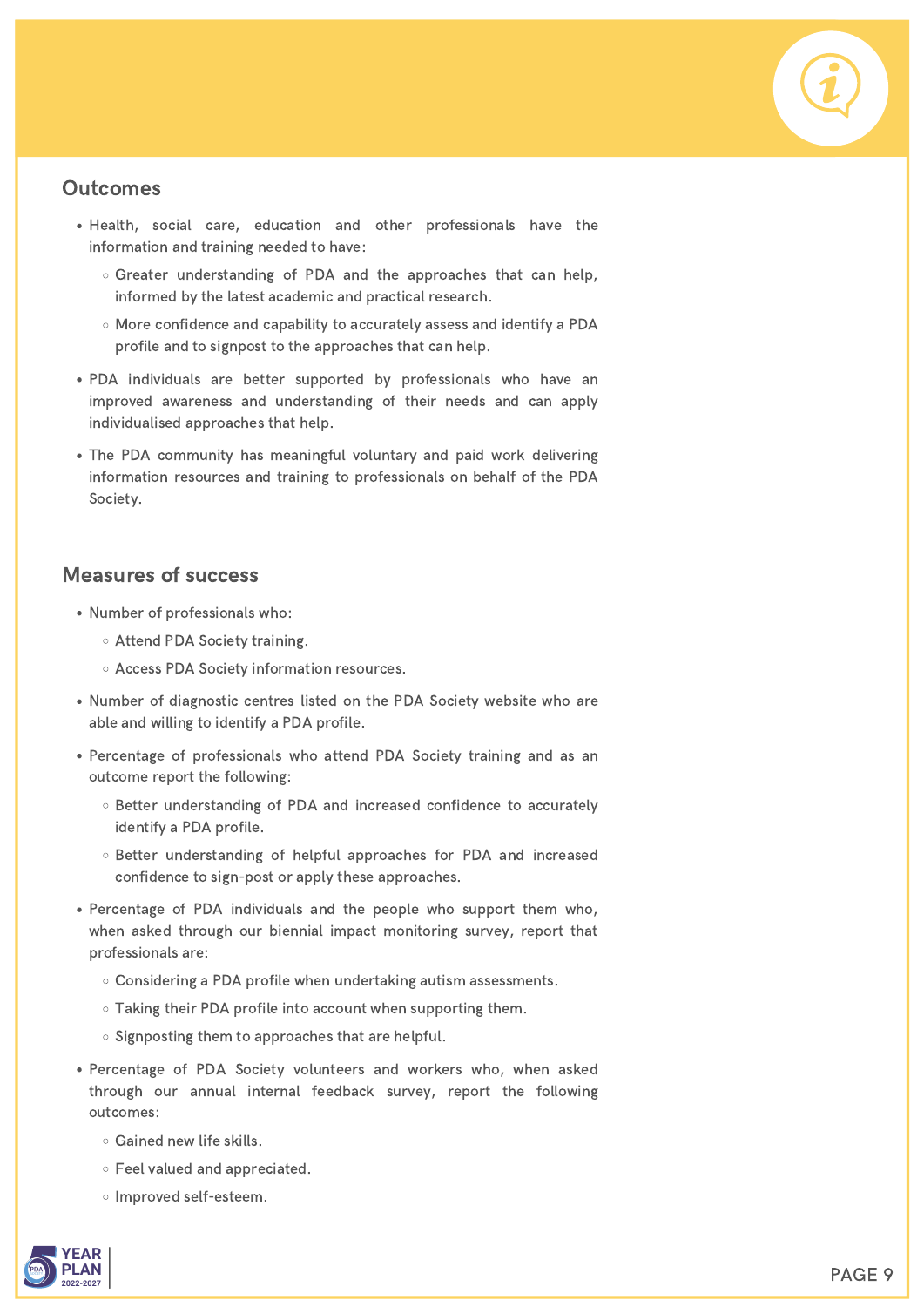## 3. Information/Training: PDA community

Equip the PDA community with the resources and training needed to help themselves and, should they wish, to self-advocate impactfully as experts by their own experience.

#### Context

The PDA Society currently provides PDA individuals and the people who support them with a range of information resources through its website and social media platforms. The charity also runs online and in-person training for parents/carers. This training is delivered by the PDA community and provides opportunities for the PDA community to receive payment for meaningful work. Our resources aim to increase awareness and understanding of PDA, giving people the information needed to help themselves and the people they support. These resources are well used with 455k people visiting our website each year, 61k people following us on social media and on average 200 delegates trained per month and 2,400 per annum. Our information and training are consistently described as being "transformative" to the lives of PDA individuals.

Listening to our panel of PDA adults we know there is more we could be doing to offer resources and training for PDA individuals. Whilst we have made improvements, we are mindful that there is more we could be doing to ensure we're inclusive of all ages not just children and young people. Reflecting on our website and information resources we know some people find a lot of text difficult to read. Our resources need to be fully inclusive of gender, ethnicity, sexuality, religious beliefs and all disabilities (see Objective 5). We also hear from people that having the awareness and knowledge only takes you so far, if you do not then have the confidence to selfadvocate.

- Review, update and extend our resources and training for the PDA community:
	- $\circ$  Incorporating the latest information as research progresses (see Objective 1) and we gain new insights from people's lived experiences (see Objective 4).
	- Giving due acknowledgement to different viewpoints so PDA individuals and the people who support them can make an informed decision about PDA.
	- Ensuring our resources/training are fully inclusive and accessible to every PDA individual and the people who support them with no one excluded (see Objective 5).
	- Ensuring our resources/training are relevant to both PDA adults and children.
	- Working closely with our PDA adult panel to co-produce new resources/training that meets their needs, and exploring the establishment of a PDA youth panel.
	- Exploring new ways of presenting resources and training that are accessible to everyone (e.g. on-demand training) and updating the charity's website with quick read options.
- Explore opportunities to offer a programme of activity that empowers PDA individuals and the people who support them to self-advocate impactfully as experts by experience.
- Engage support groups being run for PDA individuals and parents/carers, sharing the latest information resources and offering training as required to group facilitators.
- Resume our PDA Society conferences for the PDA community, starting early 2023 with a hybrid model that is accessible to people in person and virtually.
- Identify new and innovative ways to publicly campaign on PDA Day (15th May) raising general awareness and understanding of PDA amongst the general public.

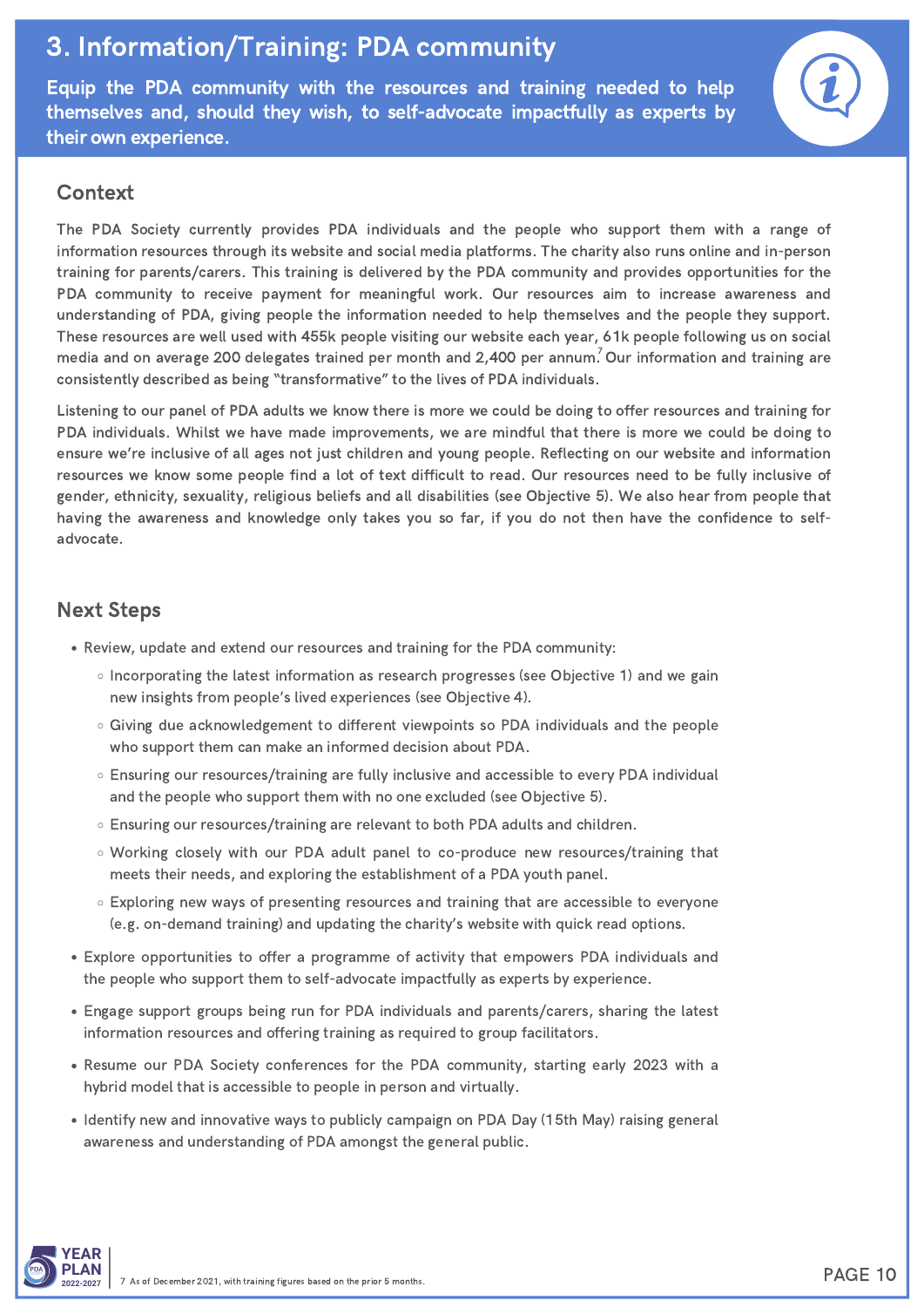- PDA individuals and the people who support them will have:
	- Training and information, informed by the latest academic and practical research that equips them with clear understanding of PDA and the most appropriate approaches that can help them thrive.
	- Confidence to self-advocate with clear strategies that will assist them when engaging with the professionals involved in their care and support.
	- Access to voluntary and paid work as they deliver the PDA Society's support services, leading to an improved sense of value and mental wellbeing.

And they will feel:

- Valued and included with no barriers to accessing PDA Society support services.
- A broader cross section of the public, when asked, will have a better general awareness and understanding of PDA as a profile of autism.

- Number of PDA individuals and the people who support them:
	- Attending PDA Society training.
	- o Accessing PDA Society information resources.
- Percentage of PDA individuals and the people who support them, who attend PDA Society training and as an outcome report the following:
	- Better understanding of PDA and the approaches that help.
	- o Greater confidence to support themselves or to support PDA individuals.
	- o Improved quality of life as these approaches are applied
- Percentage of PDA individuals and the people who support them, who use our information resources and, when asked through our biennial impact monitoring survey, report the following:
	- Better understanding of PDA and the approaches that help.
	- o Greater confidence to support themselves or to support PDA individuals.
	- o Improved quality of life as these approaches are applied
- Percentage of PDA Society volunteers and workers who, when asked through our annual internal feedback survey, report the following outcomes:
	- Gained new life skills.
	- Feel valued and appreciated.
	- o Improved self-esteem.
- Levels of inclusion, as measured by demographic monitoring surveys, in respect of those accessing PDA Society training and resources.

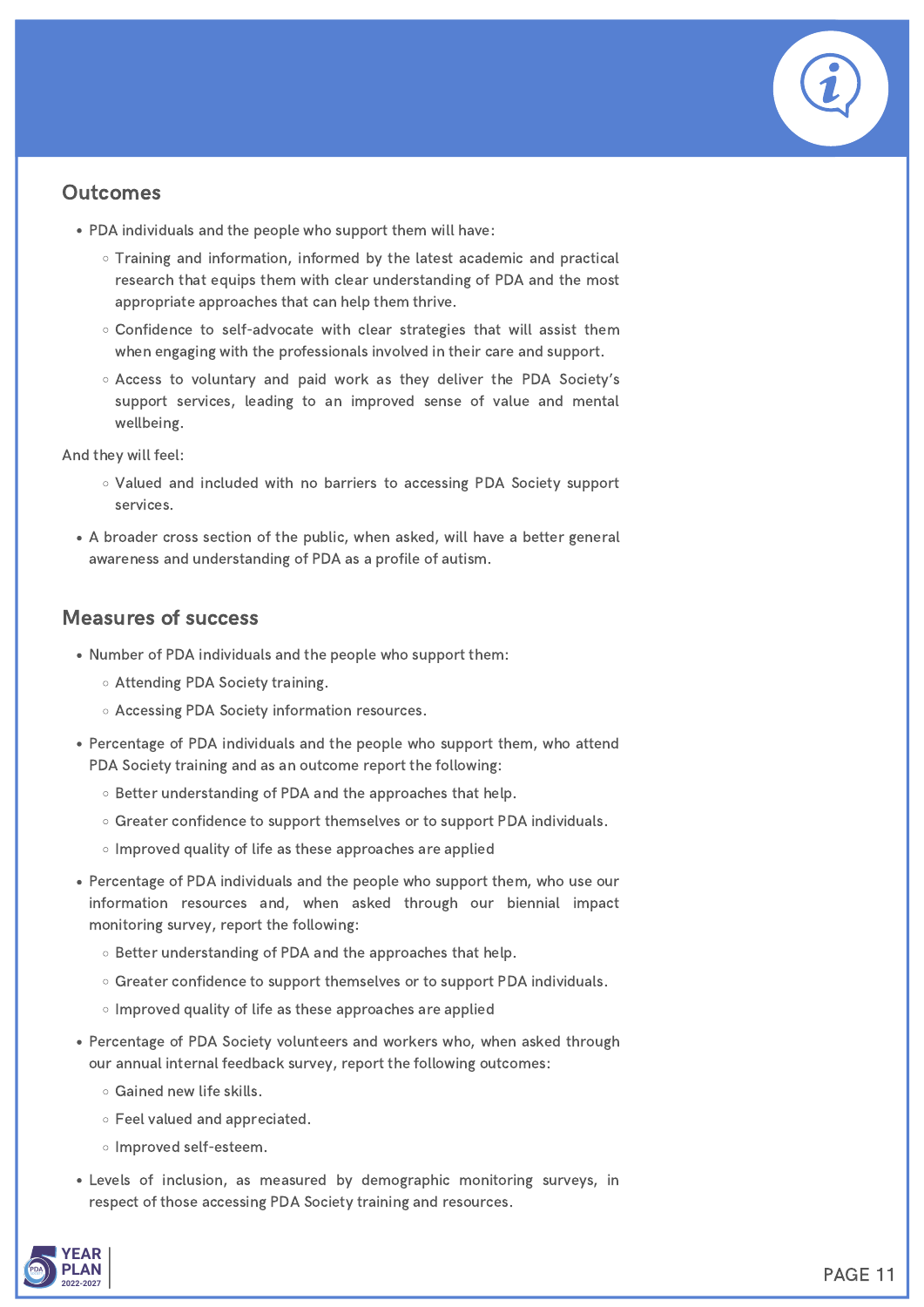### 4. Support

Provide specialist support delivered by the PDA community and for the PDA community that is unavailable elsewhere and meets the needs of PDA individuals, transforming their quality of life.



#### Context

Since 2014, the PDA Society has provided PDA individuals and the people who support them with emotional and practical 1:1 support through an enquiry line via telephone or email. This service is run by trained members of the PDA community and is free, confidential and non-judgmental. It is available to anyone who identifies as PDA and the people who support them, whether or not they have a formal diagnosis or identify as autistic. This service is the front-door to the PDA Society's support services from which people are signposted to the online forum, support groups, information resources, training and our biennial conference. Enquiry line workers are paid, providing opportunities for the PDA community to receive payment for meaningful work when many facing barriers to accessing work elsewhere.

In recent years there has been a consistent increase in the number of people contacting the enquiry line and the complexity of the queries being raised. On average our enquiry line receives 196 enquiries each month with diagnosis, education and co-occurring conditions (e.g. eating disorders) being the main reasons for people making  $\>$ contact. $\rm ^8$  Reasons for this are thought to include greater awareness of PDA, the closure of the National Autistic Society Helpline and increased need associated with the pressures of the COVID pandemic. As the number of enquiries has increased, so too has the complexity of the support required. In some cases, this has exceeded what the Enquiry Line has been able to help with, without any suitable alternative support service to sign-post people on too.

- Grow the existing capacity of the Enquiry Line to meet increased need and demand.
- Extend the Enquiry Line to include an "Enquiry Line Plus" service, providing intensive 1:1 support when there is a high level of unmet need with a risk of serious harm; an imminent key decision; involvement of multiple agencies with poor knowledge/understanding of PDA; and/or an inability of support services to move things forward. If this service is successful, to explore opportunities for commissioned work.
- Remain vigilant and responsive to the unmet support needs of PDA individuals, especially those from marginalised groups, considering the development of other new support services as and when these arise. Any new services will be designed with PDA individuals and delivered by the PDA community, with opportunities for meaningful paid work and volunteering.
- Proactively explore opportunities to build new partnerships with other organisations, including formalised referral pathways and jointly delivered projects. Partnership working can enable the charity to reach new people, build the capabilities of other organisations to support PDA individuals and in turn acquire new skills and experience from partners.

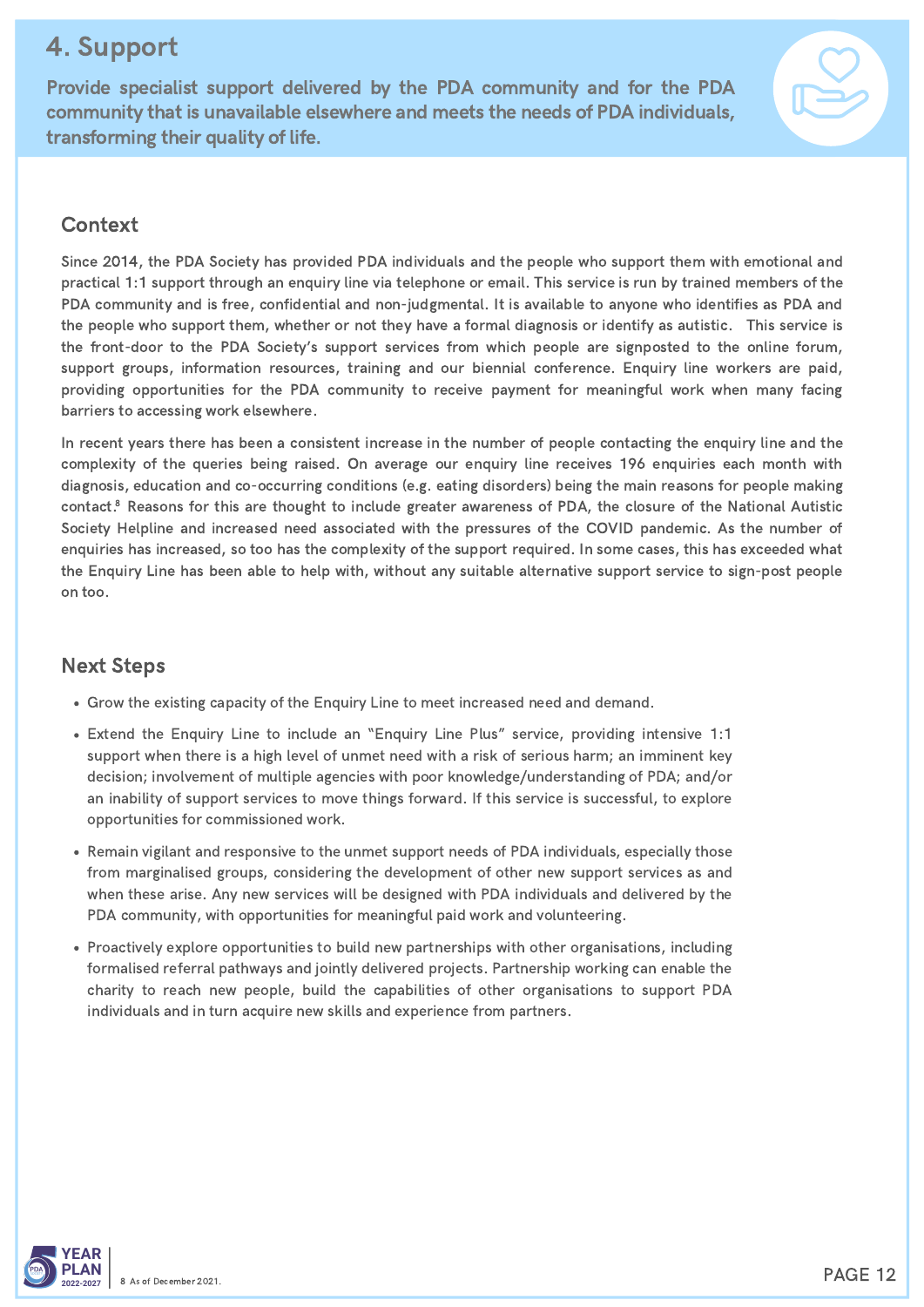

- PDA individuals and the people who support them will have:
	- $\circ$  A single point of access to the latest PDA information that assists them to apply, or ask others to apply, practical approaches that help to improve their quality of life.
	- Access to emotional and practical support from the PDA community, leaving them feeling more connected and less isolated, leading to improved mental and physical well being.
	- Transformational, life changing support that moves people out of crisis when at high risk of serious harm and/or facing a life changing decision involving multiple agencies.
	- Access to voluntary and paid work as they deliver the PDA Society's support services, leading to an improved sense of value and mental wellbeing.

And they will feel:

Valued and included by the PDA Society with no barriers to accessing support services.

- Number of people supported through the Enquiry Line and Enquiry Line Plus service.
- Percentage of PDA individuals supported by the PDA Society who, when asked annually as part of our impact monitoring, report improved:
	- Understanding of themselves and the approaches that help.
	- o Quality of life as they apply this understanding and approaches.
	- Mental wellbeing, with reduced feelings of isolation.
- Percentage of people supporting PDA individuals who access PDA Society support and, when asked annually as part of our impact monitoring, report improved:
	- Understanding of PDA and the approaches that help.
	- Confidence and capability to support PDA individuals.
	- Mental wellbeing, with reduced feelings of isolation.
- Percentage of PDA individuals supported by the Enquiry Line Plus service reporting a transformational positive life change as an outcome of the PDA Society's support.
- Percentage of PDA Society volunteers and workers who, when asked through our annual internal feedback survey, report the following outcomes:
	- Gained new life skills.
	- Feel valued and appreciated.
	- o Improved self-esteem.
- Levels of inclusion, as measured by demographic monitoring surveys, in respect of those accessing PDA Society support services.

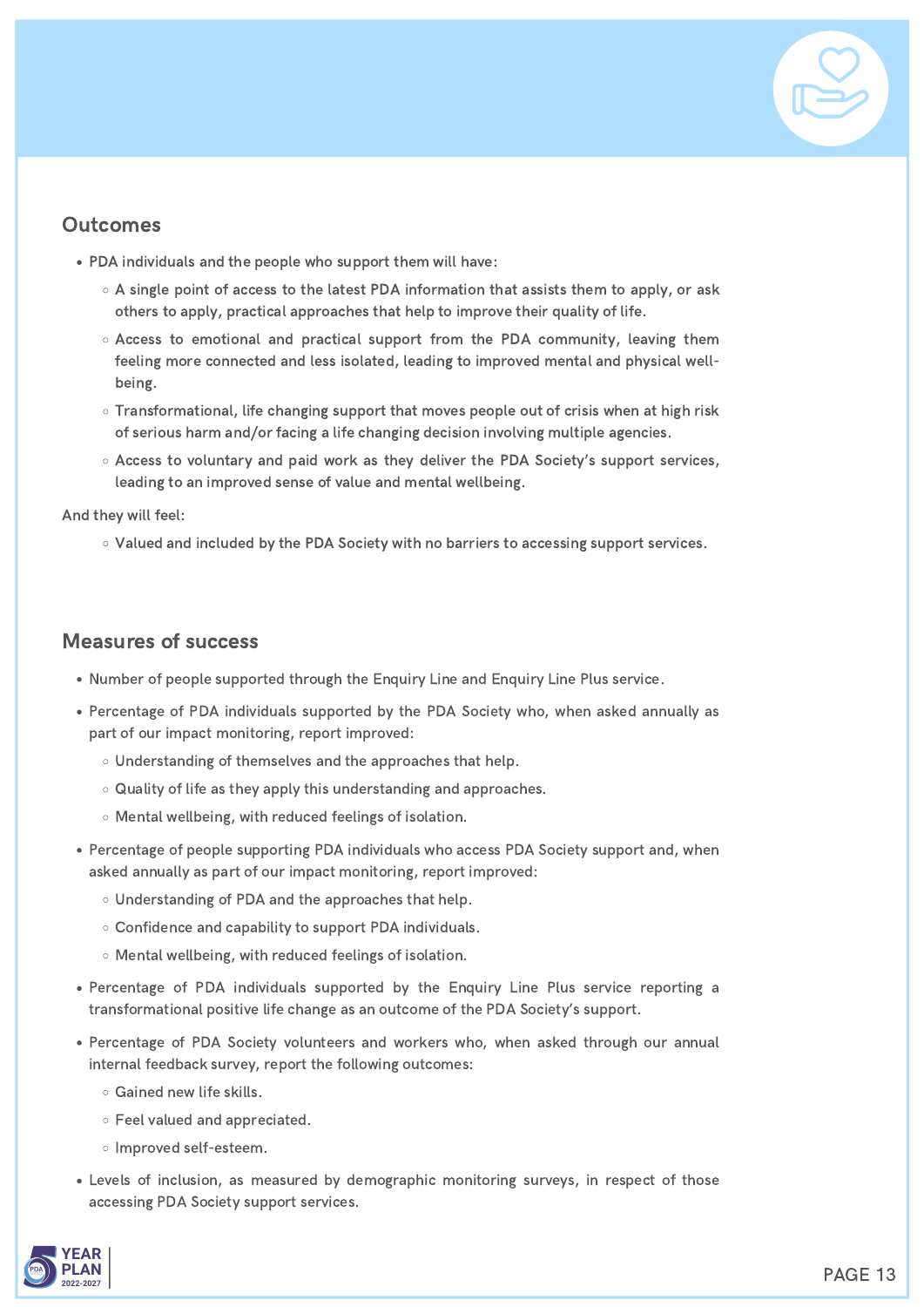## 5. Inclusivity

Be inclusive of all PDA individuals and the people who support them, working closely with the PDA community and other organisations to ensure PDA Society services are accessible and accountable.



#### **Context**

The PDA Society is a charity run by the PDA community for the PDA community with an openly autistic CEO. Everyone involved is a PDA individual, PDA supporter (e.g. parent to a PDA individual) or someone with a direct connection to PDA; from the people who run our enquiry line to those delivering our training. We have a PDA adult panel that we consult when producing new resources and we proactively promote initiatives being led by the wider PDA community through our social media platforms. Our support services are open to anyone who identifies as PDA, whether diagnosed or autistic, recognising the barriers to getting a formal diagnosis and the different viewpoints on PDA being a profile of autism.

It could be easy for us to say we are an inherently inclusive organisation. However, that only looks at inclusivity through one lens. We know that we have more PDA parents than PDA individuals running our services; that we have an over-representation of white women involved at both a governance and operational level; that we do not know enough about how representative the people we support are of the general population; and that we could be reaching a wider and more diverse group of PDA individuals through partnership working with other organisations. Over the years the PDA Society has sought to improve inclusivity, but there is more we could be doing. This objective will give greater priority to the PDA Society's approach to inclusivity.

- We will critically review our starting position. We will ask people to tell us what barriers they face to inclusion and how we could be doing better. We will actively listen and act on what we hear, putting in place a plan that is regularly monitored and updated.
- We will extend demographic monitoring to the people who use the PDA Society's services, not just the PDA Society's team, with voluntary anonymised questionnaires. We will use this data to inform our inclusivity planning and ongoing monitoring.
- We will proactively identify new partnerships with other organisations which share the values of the PDA Society and are well placed to support our inclusivity work, recognising the skills, experience and networks they will bring as subject matter experts.
- We will strive to extend the Board of Trustees to improve inclusion given the current demographic make-up of the Board.
- Reflecting on the voice of PDA individuals within the PDA Society, we will:
	- Establish a PDA Youth panel to complement our existing PDA Adult panel.
	- o Review the way our PDA adult panel works and bring in new voices.
	- Review the way we present information to be more inclusive of all PDA individuals.
	- Reflect on what more we could be doing to include PDA individuals detained in in-patient units or within the criminal justice system or where there is another reason that makes it particularly challenging for them to engage with our support services (e.g. engaging providers of Independent Mental Health Advocacy services).

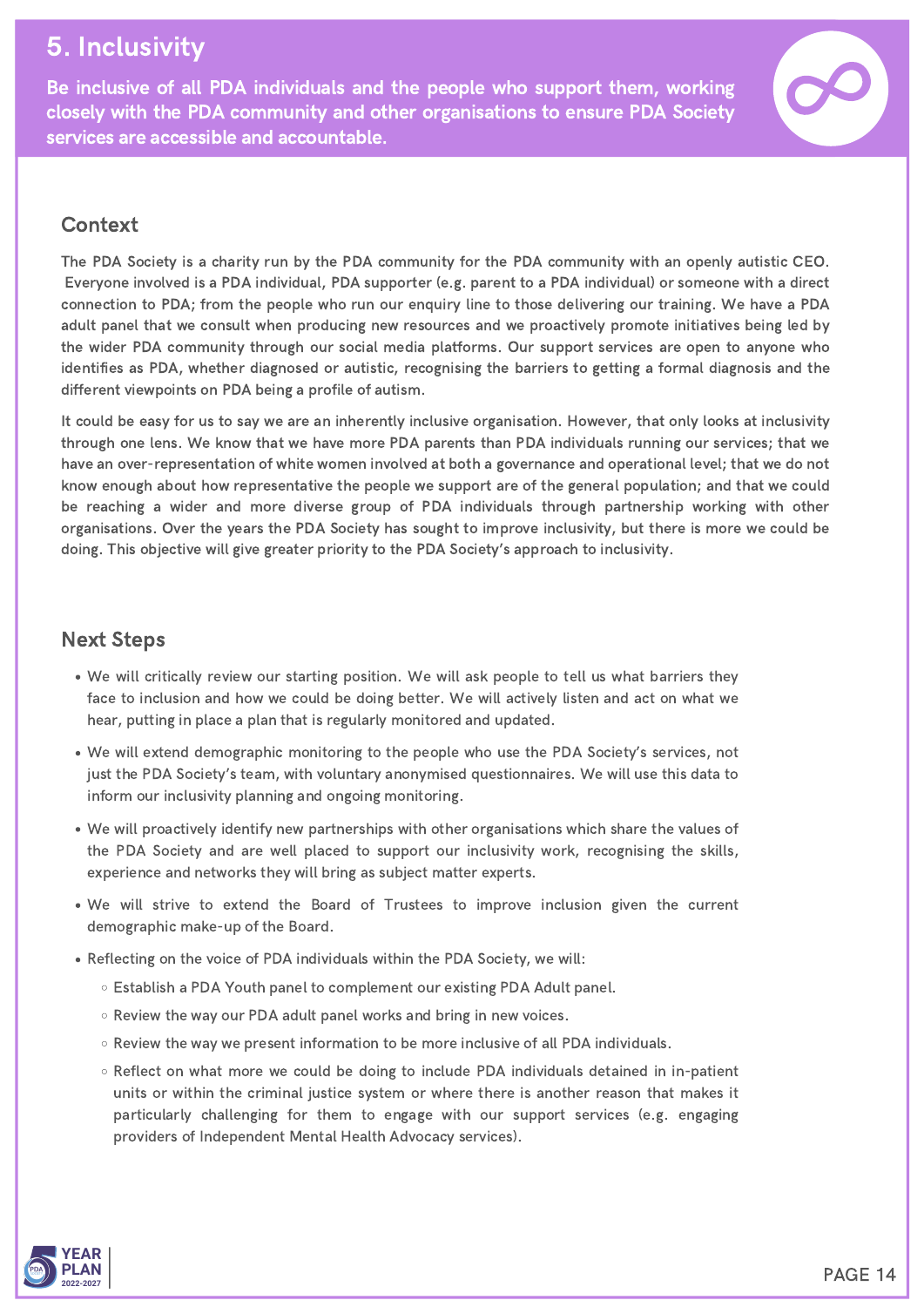

- The PDA Society team, including Trustees, volunteers, workers and advisers, is more reflective of the demographic composition of the UK.
- People supported by the PDA Society's services are more reflective of the demographic composition of the UK.
- PDA individuals and the people who support them will feel more included and better able to access the PDA Society's services whatever their age, gender, ethnicity, sexuality, religious beliefs and disabilities.

- Demographic monitoring data shows the PDA Society team and the people supported by the PDA Society's services are more representative of the UK general population.
- Impact monitoring data shows an increased percentage of people using the PDA Society's services who feel the charity is inclusive and accessible to all in need of support.

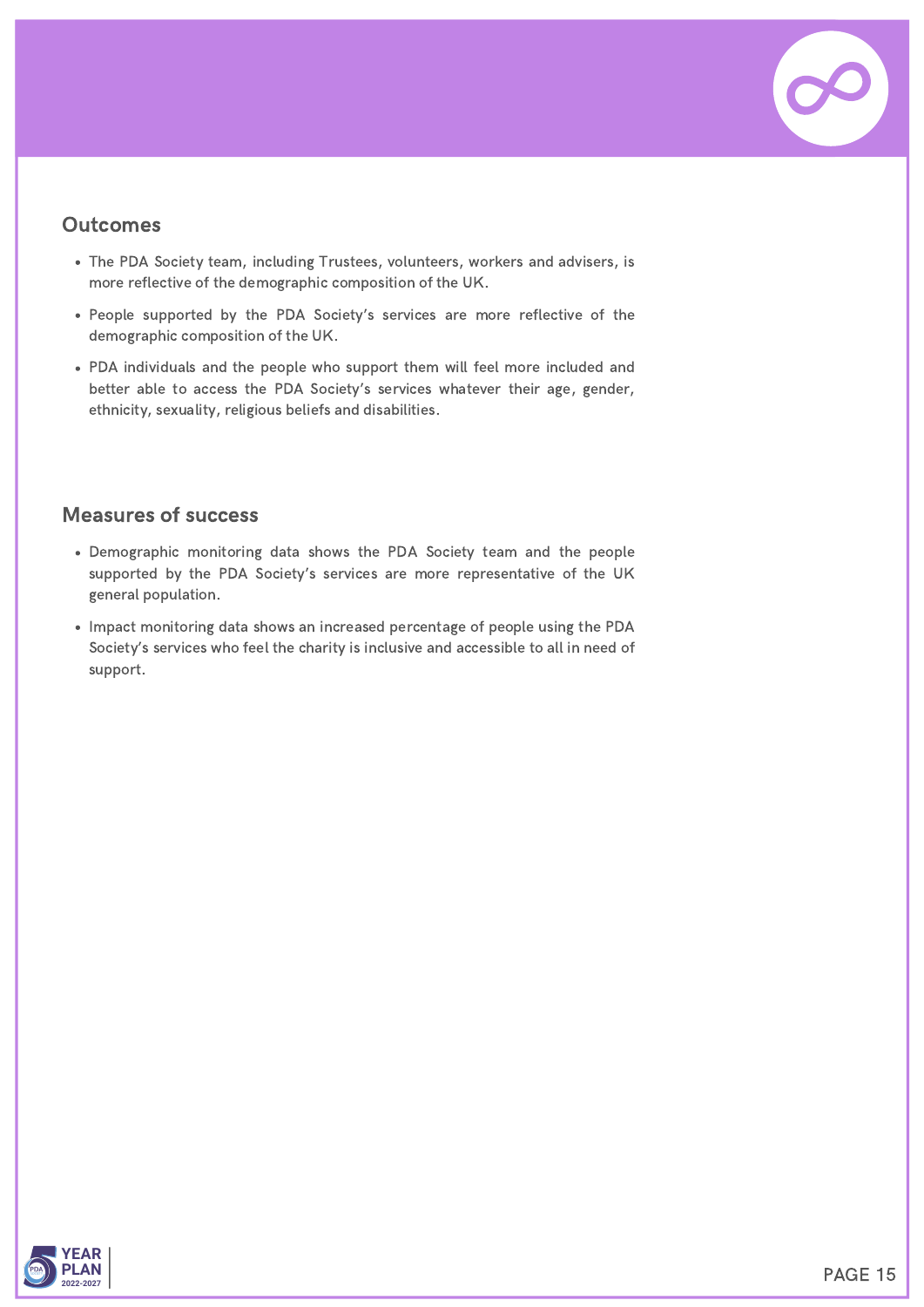## 6. Sustainability and compliance

Be a resilient organisation adapting to a rapidly changing external context, with a diverse income portfolio, high professional standards and culture of monitoring, evaluation and learning.



#### **Context**

Since the PDA Society registered as a charity in 2016, we have undergone a period of growth with annual income increasing from £30k to £82k with thanks to several generous individual donations. These donations have meant the charity could respond to a sharp increase in requests for support, each month on average responding to 196 enquiries to our enquiry line and training 200 people. In 2021, the Board of Trustees appointed their first CEO tasked with supporting the charity to define and meet the needs of the PDA community over the next 5 years.

Looking ahead, the Board of Trustees anticipates that demand for the PDA Society's existing support, information resources and training will continue to grow, as awareness of PDA increases. We have identified a need to be doing more to promote high quality research and to improve access to a PDA diagnosis and in turn the approaches that help. We have also identified a need for new services for PDA individuals when these needs are not being met elsewhere. To deliver on this the PDA Society will need to more than double income to around £200k per annum over the next 5 years and put in the place the systems and structures required to do this well.

- Develop and deliver a 5-year fundraising plan, informed by our 5-year budget, including:
	- Taking a more proactive/diversified approach to fundraising/income generation.
	- o Starting to apply for grants from trusts, foundations and lottery programmes.
	- Exploring opportunities to increase earned income via consultancy services and statutory commissions, as well as identifying corporate sponsors.
- Develop and deliver a 5-year people plan, including:
	- $\circ$  Investing in our existing team ensuring they have the support and training needed to deliver the new strategy. If someone is feeling over-stretched, we will take action.
	- Acting on the recommendations of our inclusivity review (see Objective 5).
- Extend our monitoring, evaluation and learning framework including:
	- Biennial impact monitoring for all services with baseline monitoring (Year 1), mid-year monitoring (Year 3) and final year monitoring (Year 5).
	- o Annual impact monitoring for the Enquiry Line and Enquiry Line Plus service.
	- o Annual internal feedback gathered from the PDA Society team.
	- o Demographic monitoring across all services.
- Identify opportunities for partnerships with organisations that value PDA individuals, thereby enhancing our resilience and sustainability through collaborative working.
- Invest in our systems and structures, to deliver the best possible service for the PDA community. In particular:
	- Put in place a new database, to hold contact and HR information, automate processes wherever possible and update policies/procedures with best practice.
	- Review and update our policies, procedures and working practices in keeping with legal requirements and best practice, with assurance that we are getting things right from the Trusted Charity Mark.<sup>10</sup>

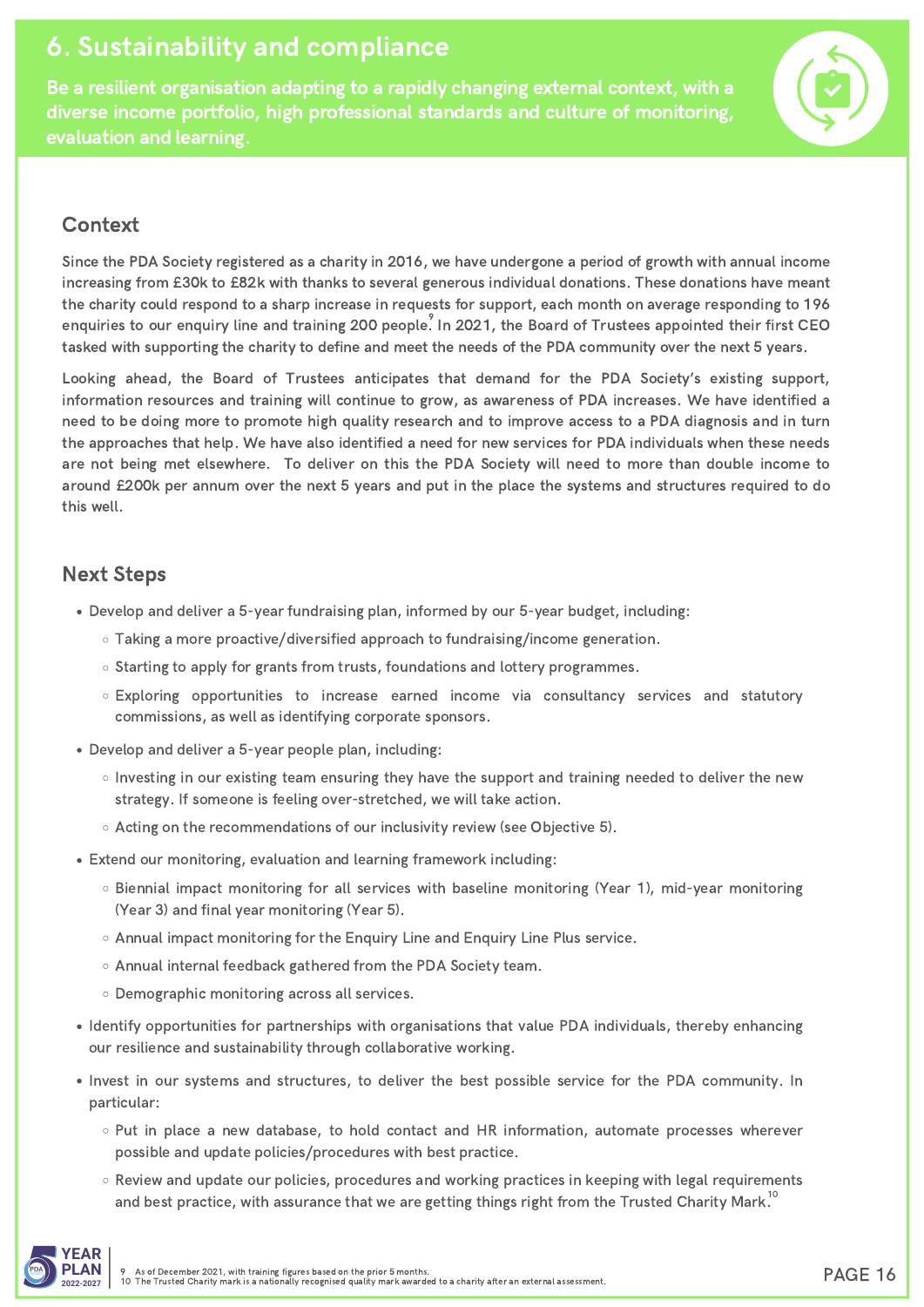

- The PDA Society will have fully costed and resilience-tested organisational design, systems, process and people plans in place to deliver its 5-year strategy.
- Services standards will be established and measured to ensure that services are delivered to high a standard, meeting the needs of the PDA community and keeping every person and their information safe.
- The PDA Society will have scenario plans in place to ensure resilience to overcome unexpected events, always ensuring the continued provision of core services.
- The PDA Society will act with integrity and be accountable to the PDA community through its panels, surveys and other feedback mechanisms, with a willingness to learn and change.

- Actual income/expenditure is in keeping with budgeted income/expenditure and if unexpected events occur, the delivery of support services is prioritised and sustained at planned levels with savings made elsewhere in the budget.
- Low turnover within the PDA Society team and a high percentage expressing satisfaction with their involvement, when asked through our annual internal feedback survey.
- PDA Society is awarded the Trusted Charity Mark in recognition that the organisation is well run, conforms to legal requirements, is accountable and transparent.
- Percentage of the PDA community who, when asked through our biennial impact monitoring survey, express confidence in the charity's integrity and accountability.